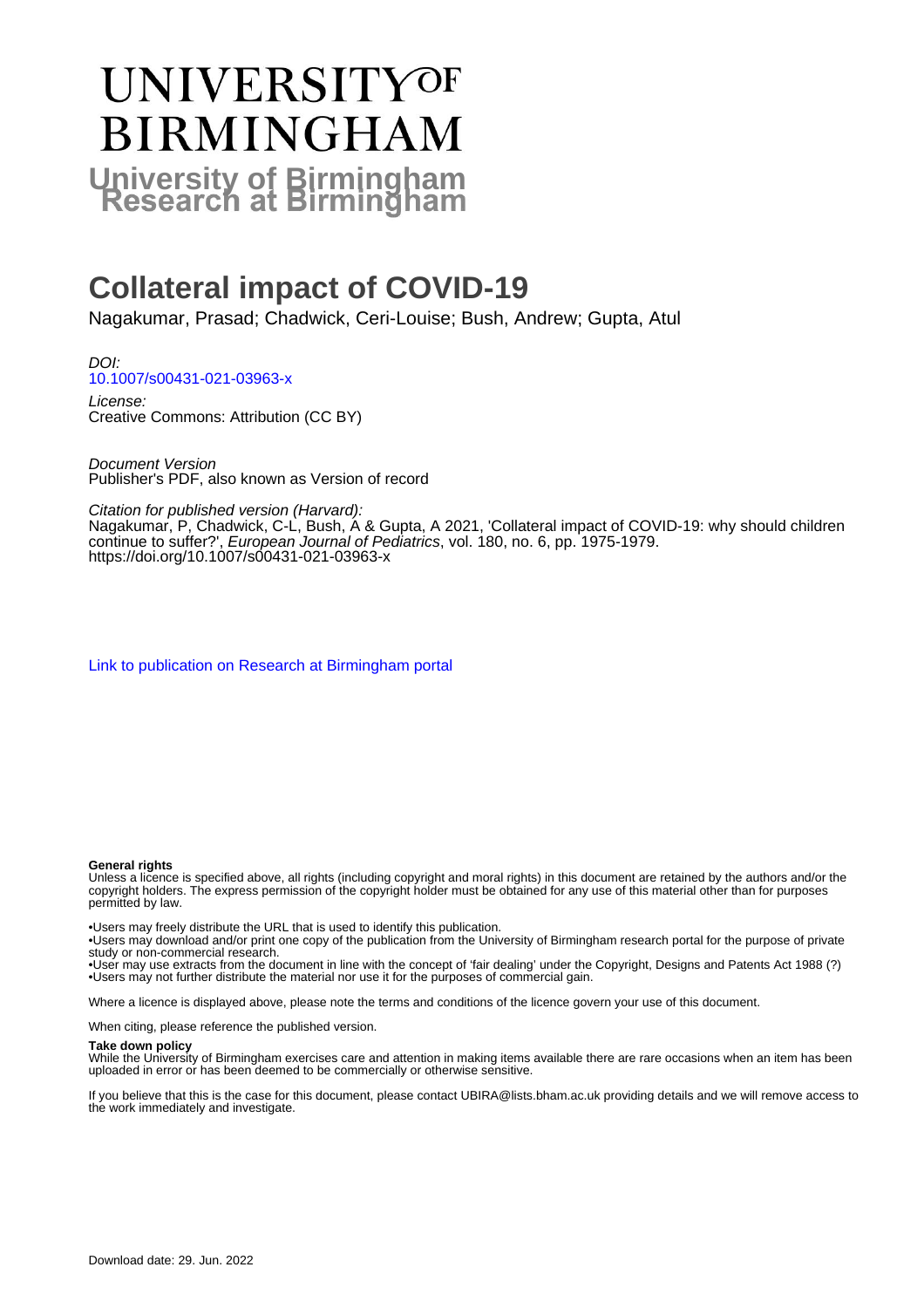#### SHORT COMMUNICATION



### Collateral impact of COVID-19: why should children continue to suffer?

Prasad Nagakumar<sup>1,2</sup>  $\cdot$  Ceri-Louise Chadwick<sup>3</sup>  $\cdot$  Andrew Bush<sup>4</sup>  $\cdot$  Atul Gupta<sup>5,6</sup>  $\cdot$ 

Received: 29 December 2020 / Revised: 19 January 2021 /Accepted: 22 January 2021 / Published online: 13 February 2021 C The Author(s) 2021

#### Abstract

The COVID-19 pandemic caused by SARS-COV-2 virus fortunately resulted in few children suffering from severe disease. However, the collateral effects on the COVID-19 pandemic appear to have had significant detrimental effects on children affected and young people. There are also some positive impacts in the form of reduced prevalence of viral bronchiolitis. The new strain of SARS-COV-2 identified recently in the UK appears to have increased transmissibility to children. However, there are no large vaccine trials set up in children to evaluate safety and efficacy. In this short communication, we review the collateral effects of COVID-19 pandemic in children and young people. We highlight the need for urgent strategies to mitigate the risks to children due to the COVID-19 pandemic.

#### What is Known:

- Children and young people account for <2% of all COVID-19 hospital admissions
- The collateral impact of COVID-19 pandemic on children and young people is devastating
- Significant reduction in influenza and respiratory syncytial virus (RSV) infection in the southern hemisphere

#### What is New:

- The public health measures to reduce COVID-19 infection may have also resulted in near elimination of influenza and RSV infections across the globe
- A COVID-19 vaccine has been licensed for adults. However, large scale vaccine studies are yet to be initiated although there is emerging evidence of the new SARS-COV-2 strain spreading more rapidly though young people.
- Children and young people continue to bear the collateral effects of COVID-19 pandemic

**Keywords** COVID-19  $\cdot$  Children and young people  $\cdot$  Vaccine  $\cdot$  Mental health

Communicated by Peter de Winter

 $\boxtimes$  Atul Gupta [atul.gupta@kcl.ac.uk](mailto:atul.gupta@kcl.ac.uk)

> Prasad Nagakumar p.nagakumar@nhs.net

Ceri-Louise Chadwick ceri-louise.chadwick@nhs.net

Andrew Bush a.bush@rbht.nhs.uk

Paediatric Respiratory Medicine, Department of Paediatric Respiratory Medicine, Birmingham Women's and Children's Hospital NHS Foundation Trust, Steelhouse Lane, Birmingham B4 6NH, UK

- <sup>2</sup> Birmingham Acute Care Research, Institute of Inflammation and Aging, University of Birmingham, Birmingham, UK
- Paediatric Respiratory Registrar, Department of Paediatric Respiratory Medicine, Birmingham Women's and Children's Hospital NHS Foundation Trust, Steelhouse Lane, Birmingham B4 6NH, UK
- Paediatrics and Paediatric Respirology, Imperial College & Consultant Paediatric Chest Physician, Royal Brompton Harefield NHS Foundation Trust, Sydney Street, London SW3 6NP, UK
- Paediatric Respiratory Medicine, Department of Paediatric Respiratory Medicine, King's College Hospital, London & King's College London, Denmark Hill, London SE5 9RS, UK
- Institute for Women's and Children's Health, King's College London, London, UK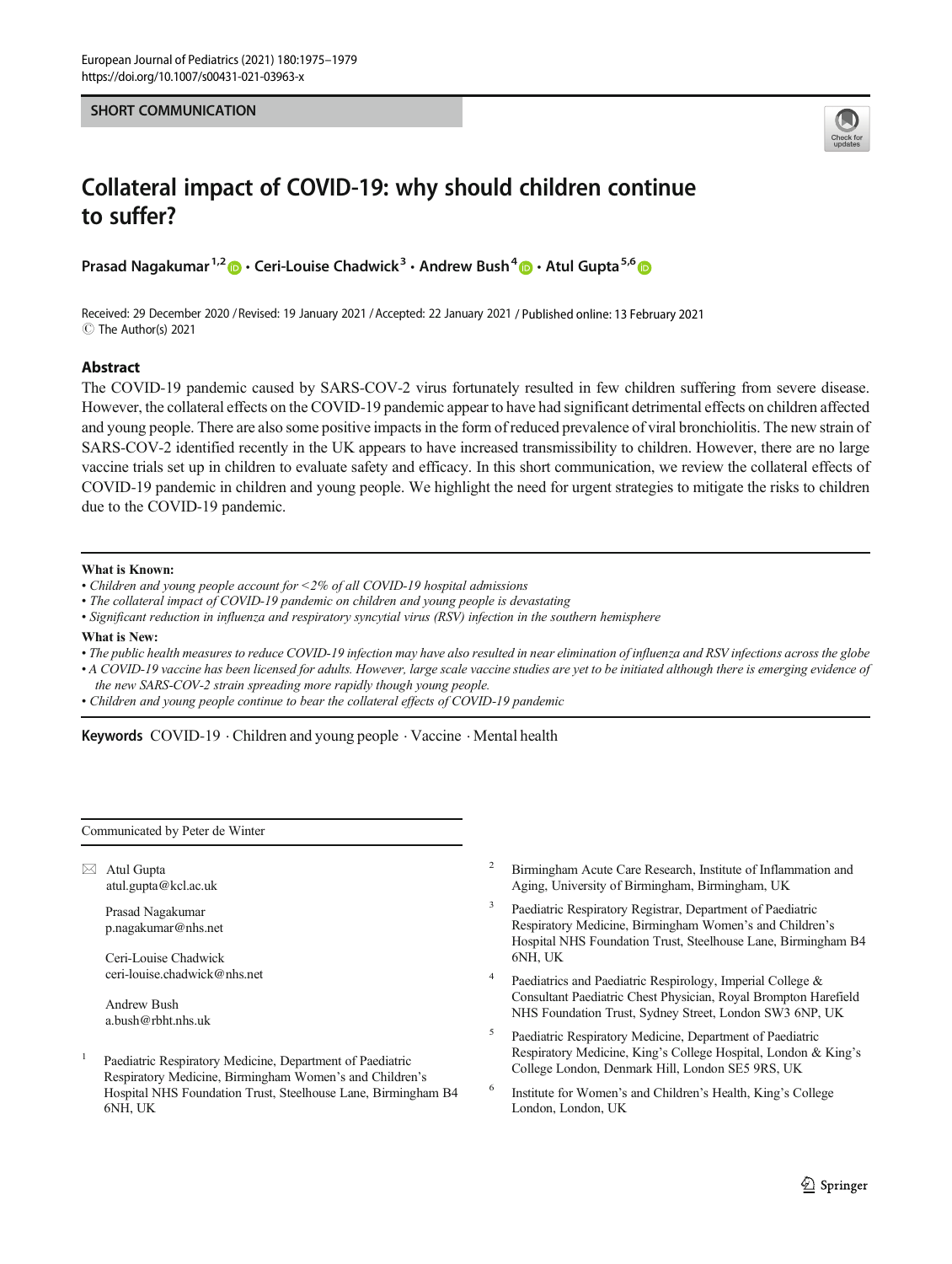Children and young people (CYP) account for  $\langle 2\% \rangle$  of the COVID-19 infections caused by the SARS-CoV-2 virus [[1\]](#page-4-0). Although the numbers are smaller than in adults, severe COVID-19 and deaths have been noted in children with COVID-19 infection [[2\]](#page-4-0). Long-term consequences of COVID-19 have also been reported in CYP. Also, the Paediatric Multisystem Inflammatory Syndrome Temporally associated with COVID-19 (PIMS-TS) has resulted in some very sick CYP being admitted to intensive care units. As the pandemic continues, wider direct and collateral effects are becoming apparent. The collateral effects of COVID-19 have resulted in devastating impacts on children's health and wellbeing due to missed education, healthcare delivery, mental health, and social consequences [[3](#page-4-0)].

#### Impact on winter respiratory viruses—a silver lining of the COVID-19 pandemic

Lower respiratory tract infections are a leading cause of morbidity and mortality around the world. There are more than 2.38 million deaths a year from pneumonia or bronchiolitis making it the sixth leading cause of mortality in all ages and the leading cause amongst those under 5 [[4\]](#page-4-0). Viral respiratory illnesses result in a large proportion of high dependency and intensive care admissions during the winter months and those with underlying medical conditions are particularly vulnerable. There are minimal existing measures to prevent such viral infections, apart from palivizumab (not licensed over age 2 years and only given to high-risk children, who actually are the minority of those admitted) influenza vaccines and Tamiflu.

The incidence of RSV and influenza in children and young people was significantly reduced during 2020. Southern hemisphere data shows a reduction in peak incidence of RSV from around 30% to zero  $\lceil 5 \rceil$  $\lceil 5 \rceil$  $\lceil 5 \rceil$  (Fig. [1a](#page-3-0)). Public Health England data shows a similar reduction in the UK with influenza reduced by 90% and RSV infection rates also close to zero [[6\]](#page-5-0) (Fig. [1b](#page-3-0)) in children and adults. There may be a later peak incidence this year but early data are encouraging that this will be signifi-cantly lower than previous years (Fig. [1a\)](#page-3-0).

Reduced social interaction, frequent hand washing, the use of facemasks in public places, and reduced atmospheric pollution may have reduced winter virus infection rates [\[7](#page-5-0)]. Are public health measures responsible for the impressive reduction in viral LRTI and infection irrespective of geography, socio-economic status, and comorbidities? It is intriguing to note that despite increased isolation of SARS-COV-2 in children during December in England, the rates of RSV and in-fluenza infection rates remained extremely low [[8\]](#page-5-0) (Fig. [1c\)](#page-3-0). Whatever the cause of such significant reduction, there are important lessons to learn for the future. Will the policymakers, politicians, and the general public be willing to continue these public health measures following the COVID-19 pandemic? And if so, to what extent are these measures sustainable? If respiratory virus infections can be reduced, this will reduce demands on health services. The impact of reduced incidence of viral infections on viral wheeze and later asthma is yet to be quantified. Public awareness and legislation have resulted in significant changes in population behaviour and collateral beneficial effects of COVID on the impact of other winter viruses.

#### Safeguarding and mental health implications

The effects of social distancing measures, chronic isolation, cessation of usual activities, and employment are expected to result in an increase in mental health disorders and substance misuse in adults. Furthermore, alcohol sales have increased by 31.4% and calls to the National Domestic Abuse Helpline have increased by approximately 50% since social distancing measures were introduced [\[9](#page-5-0)].

The Children's Commissioner for England has highlighted the detrimental effect on the mental health of CYP. Changes to external support provided by health, social, and education services and isolation from support networks in wider society is to the detriment of identifying and monitoring CYP at risk of harm. These services need enhanced funding to support young people during these difficult times.

#### Vaccine

Children and young people have been in the firing line of uncertainty throughout the COVID-19 pandemic. The UK has approved three vaccines effective against SARS-COV-2 for use in adults and more vaccines will likely follow soon. The COVID-19 vaccine studies in adults have moved at a lightning speed from trial set up to regulatory approval. Initial trials in 12–17-year-olds have commenced but the process for children and young people is lagging behind and there appears to be no perceived urgency in initiating vaccine studies in children. In contrast, there are 70 studies in adults still evaluating hydroxychloroquine in adult COVID-19 patients [\[10](#page-5-0)]. Children in secondary schools have been identified as a significant source for transmission of COVID-19 infection in the UK, probably related to the new variant known as B.1.1.7. The preliminary data show this variant to be associated with no increase in hospitalisations in children. Younger age groups have played an integral role in the success of previous vaccination programmes. The imperatives for immunising children include the prevention of severe forms of COVID (acute respiratory and PIMS-TS) and to prevent transmission both to other children and likely to adults.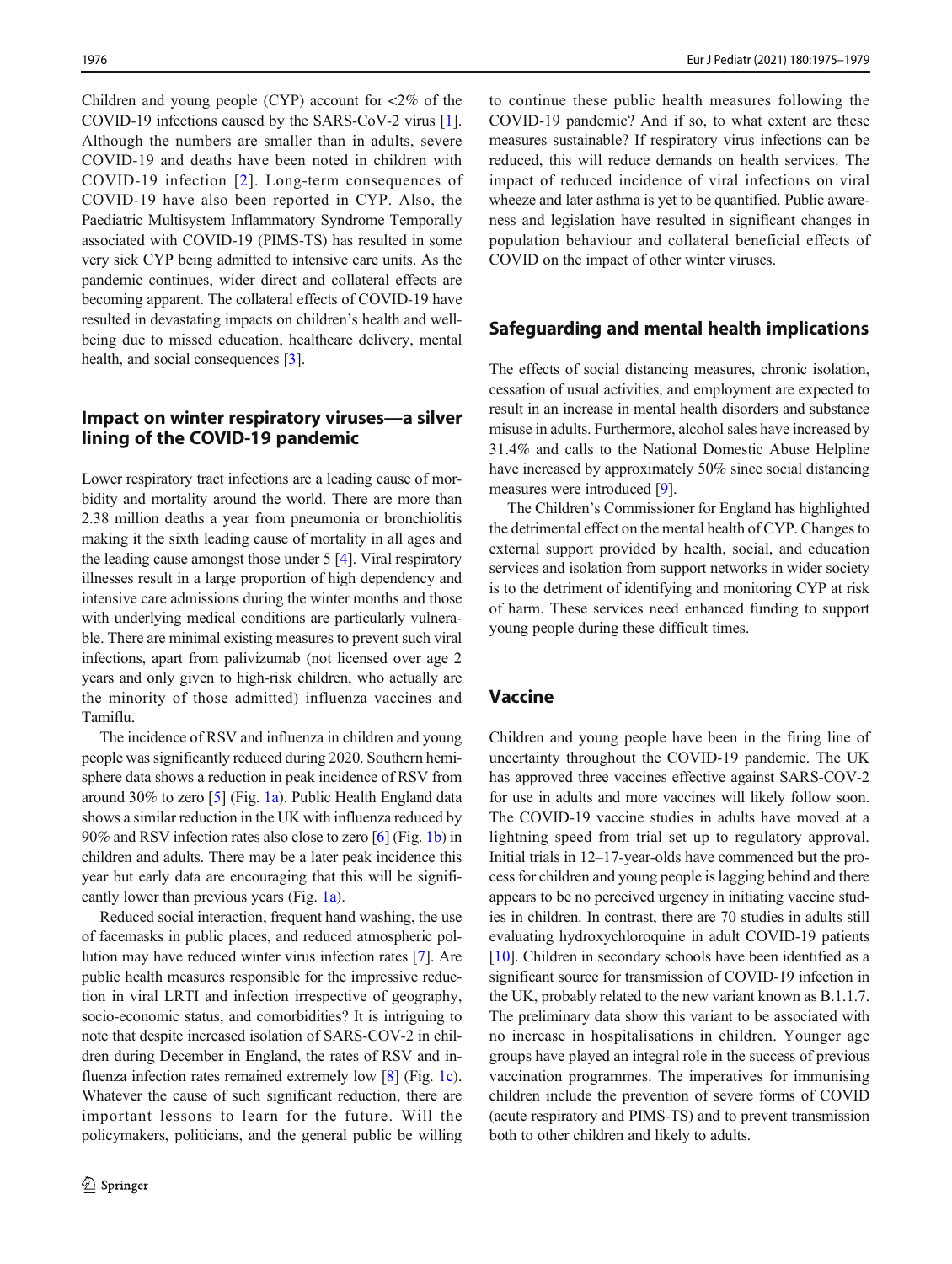<span id="page-3-0"></span>

Fig. 1 a Time series data from Western Australia showing significant reduction in respiratory syncytial virus infection in children and adults in 2020 winter (June–August) but increased infection rate in spring (September–November). b No influenza cases in England in end of November (week 48, brown bars). Data form the Public Health England national Influenza and COVID19 surveillance report

comparing data from 2020 to 2019 and 2018. Data includes both children and adults. c No influenza hospital admissions in England in December 2020 despite significant COVID-19 hospital admission rate. Data from the Public Health England surveillance report includes both adults and children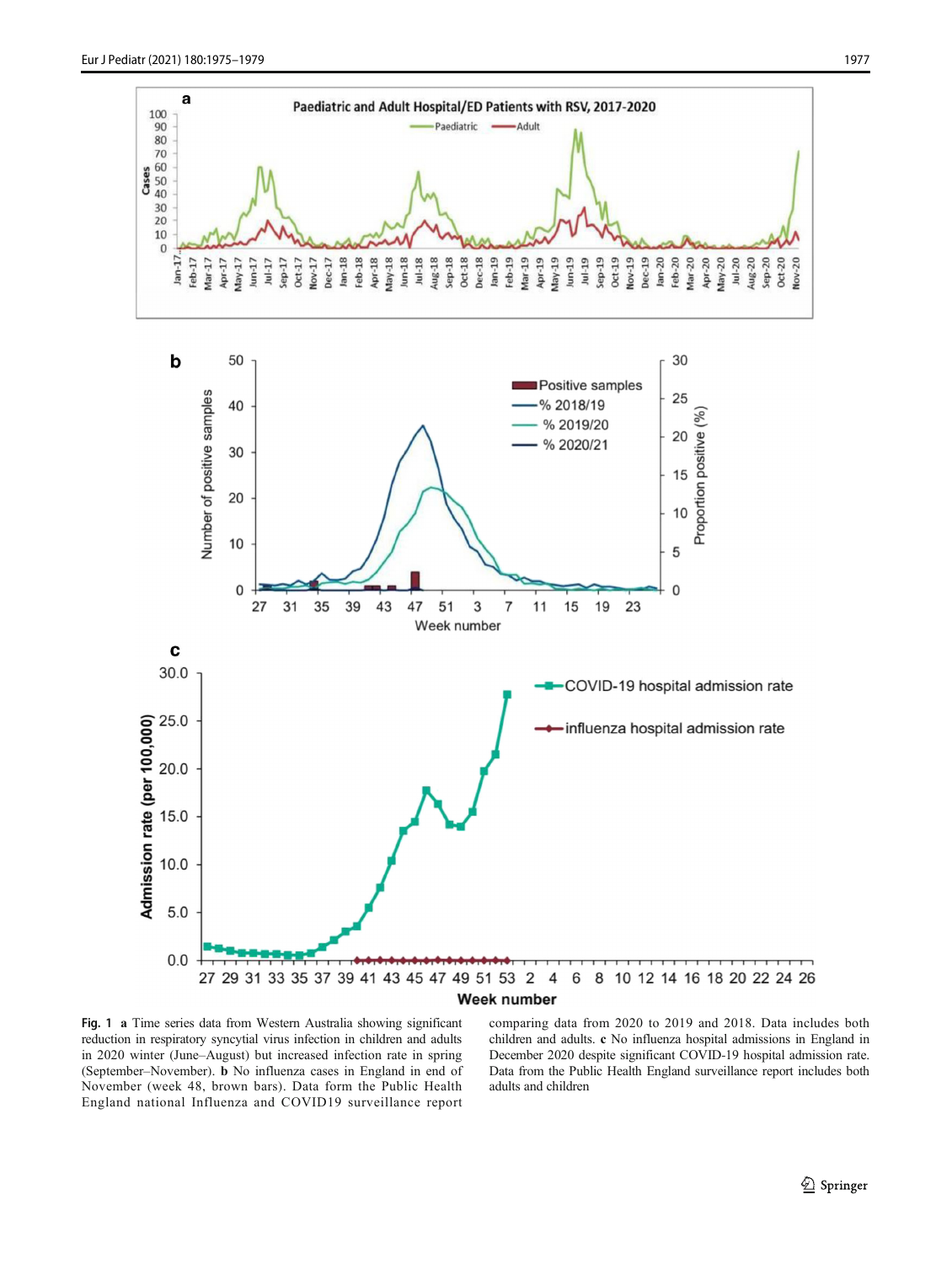<span id="page-4-0"></span>It is important we act quickly with efficient and safe target groups to expand the use of vaccination and ensure that children and young people are not left behind. However, the safety of the vaccines in children should obviously be determined first.

We have an opportunity and a responsibility to act now and act effectively to avoid long-term disastrous and devastating effects on CYP health and welfare. The voice of CYP must be heard by the public and the policymakers and their education, mental well-being, and health should have the highest priority.

Abbreviations COVID-19, Coronavirus disease 2019; LRTI, Lower respiratory tract infection; CYP, Children and young people

Authors' contributions PN, AB, and AG conceptualized the idea. All authors contributed equally to the manuscript.

Availability of data and material N/A.

Code availability N/A.

#### **Declarations**

Ethics approval N/A.

Consent to participate N/A.

Consent for publication N/A.

Conflict of interest The authors declare no competing interests.

Open Access This article is licensed under a Creative Commons Attribution 4.0 International License, which permits use, sharing, adaptation, distribution and reproduction in any medium or format, as long as you give appropriate credit to the original author(s) and the source, provide a link to the Creative Commons licence, and indicate if changes were made. The images or other third party material in this article are included in the article's Creative Commons licence, unless indicated otherwise in a credit line to the material. If material is not included in the article's Creative Commons licence and your intended use is not permitted by statutory regulation or exceeds the permitted use, you will need to obtain permission directly from the copyright holder. To view a copy of this licence, visit [http://creativecommons.org/licenses/by/4.0/](https://doi.org/).

#### References

- 1. Docherty AB, Harrison EM, Green CA et al (2020) Features of 20 133 UK patients in hospital with covid-19 using the ISARIC WHO Clinical Characterisation Protocol: prospective observational cohort study. BMJ 369:m1985
- 2. Harman K, Verma A, Cook J, Radia T, Zuckerman M, Deep A, Dhawan A, Gupta A (2020) Ethnicity and COVID-19 in children with comorbidities. Lancet Child Adolesc Health 4:e24–e25
- 3. de Winter JP, de Winter D, Bollati V, Milani GP (2020) A safe flight for children through COVID-19 disaster: keeping our mind open! Eur J Pediatr 179:1175–1177

4. Naghavi M, Abajobir AA, Abbafati C, Abbas KM, Abd-Allah F, Abera SF, Aboyans V, Adetokunboh O, Afshin A, Agrawal A, Ahmadi A, Ahmed MB, Aichour AN, Aichour MTE, Aichour I, Aiyar S, Alahdab F, al-Aly Z, Alam K, Alam N, Alam T, Alene KA, al-Eyadhy A, Ali SD, Alizadeh-Navaei R, Alkaabi JM, Alkerwi A', Alla F, Allebeck P, Allen C, al-Raddadi R, Alsharif U, Altirkawi KA, Alvis-Guzman N, Amare AT, Amini E, Ammar W, Amoako YA, Anber N, Andersen HH, Andrei CL, Androudi S, Ansari H, Antonio CAT, Anwari P, Ärnlöv J, Arora M, Artaman A, Aryal KK, Asayesh H, Asgedom SW, Atey TM, Avila-Burgos L, Avokpaho EFG, Awasthi A, Babalola TK, Bacha U, Balakrishnan K, Barac A, Barboza MA, Barker-Collo SL, Barquera S, Barregard L, Barrero LH, Baune BT, Bedi N, Beghi E, Béjot Y, Bekele BB, Bell ML, Bennett JR, Bensenor IM, Berhane A, Bernabé E, Betsu BD, Beuran M, Bhatt S, Biadgilign S, Bienhoff K, Bikbov B, Bisanzio D, Bourne RRA, Breitborde NJK, Bulto LNB, Bumgarner BR, Butt ZA, Cahuana-Hurtado L, Cameron E, Campuzano JC, Car J, Cárdenas R, Carrero JJ, Carter A, Casey DC, Castañeda-Orjuela CA, Catalá-López F, Charlson FJ, Chibueze CE, Chimed-Ochir O, Chisumpa VH, Chitheer AA, Christopher DJ, Ciobanu LG, Cirillo M, Cohen AJ, Colombara D, Cooper C, Cowie BC, Criqui MH, Dandona L, Dandona R, Dargan PI, das Neves J, Davitoiu DV, Davletov K, de Courten B, Defo BK, Degenhardt L, Deiparine S, Deribe K, Deribew A, Dey S, Dicker D, Ding EL, Djalalinia S, Do HP, Doku DT, Douwes-Schultz D, Driscoll TR, Dubey M, Duncan BB, Echko M, el-Khatib ZZ, Ellingsen CL, Enayati A, Ermakov SP, Erskine HE, Eskandarieh S, Esteghamati A, Estep K, Farinha CSS, Faro A, Farzadfar F, Feigin VL, Fereshtehnejad SM, Fernandes JC, Ferrari AJ, Feyissa TR, Filip I, Finegold S, Fischer F, Fitzmaurice C, Flaxman AD, Foigt N, Frank T, Fraser M, Fullman N, Fürst T, Furtado JM, Gakidou E, Garcia-Basteiro AL, Gebre T, Gebregergs GB, Gebrehiwot TT, Gebremichael DY, Geleijnse JM, Genova-Maleras R, Gesesew HA, Gething PW, Gillum RF, Giref AZ, Giroud M, Giussani G, Godwin WW, Gold AL, Goldberg EM, Gona PN, Gopalani SV, Gouda HN, Goulart AC, Griswold M, Gupta R, Gupta T, Gupta V, Gupta PC, Haagsma JA, Hafezi-Nejad N, Hailu AD, Hailu GB, Hamadeh RR, Hambisa MT, Hamidi S, Hammami M, Hancock J, Handal AJ, Hankey GJ, Hao Y, Harb HL, Hareri HA, Hassanvand MS, Havmoeller R, Hay SI, He F, Hedayati MT, Henry NJ, Heredia-Pi IB, Herteliu C, Hoek HW, Horino M, Horita N, Hosgood HD, Hostiuc S, Hotez PJ, Hoy DG, Huynh C, Iburg KM, Ikeda C, Ileanu BV, Irenso AA, Irvine CMS, Islam SMS, Jacobsen KH, Jahanmehr N, Jakovljevic MB, Javanbakht M, Jayaraman SP, Jeemon P, Jha V, John D, Johnson CO, Johnson SC, Jonas JB, Jürisson M, Kabir Z, Kadel R, Kahsay A, Kamal R, Karch A, Karimi SM, Karimkhani C, Kasaeian A, Kassaw NA, Kassebaum NJ, Katikireddi SV, Kawakami N, Keiyoro PN, Kemmer L, Kesavachandran CN, Khader YS, Khan EA, Khang YH, Khoja ATA, Khosravi MH, Khosravi A, Khubchandani J, Kiadaliri AA, Kieling C, Kievlan D, Kim YJ, Kim D, Kimokoti RW, Kinfu Y, Kissoon N, Kivimaki M, Knudsen AK, Kopec JA, Kosen S, Koul PA, Koyanagi A, Kulikoff XR, Kumar GA, Kumar P, Kutz M, Kyu HH, Lal DK, Lalloo R, Lambert TLN, Lan Q, Lansingh VC, Larsson A, Lee PH, Leigh J, Leung J, Levi M, Li Y, Li Kappe D, Liang X, Liben ML, Lim SS, Liu PY, Liu A, Liu Y, Lodha R, Logroscino G, Lorkowski S, Lotufo PA, Lozano R, Lucas TCD, Ma S, Macarayan ERK, Maddison ER, Magdy Abd el Razek M, Majdan M, Majdzadeh R, Majeed A, Malekzadeh R, Malhotra R, Malta DC, Manguerra H, Manyazewal T, Mapoma CC, Marczak LB, Markos D, Martinez-Raga J, Martins-Melo FR, Martopullo I, McAlinden C, McGaughey M, McGrath JJ, Mehata S, Meier T, Meles KG, Memiah P, Memish ZA, Mengesha MM, Mengistu DT, Menota BG, Mensah GA, Meretoja TJ, Meretoja A, Millear A, Miller TR, Minnig S, Mirarefin M, Mirrakhimov EM, Misganaw A, Mishra